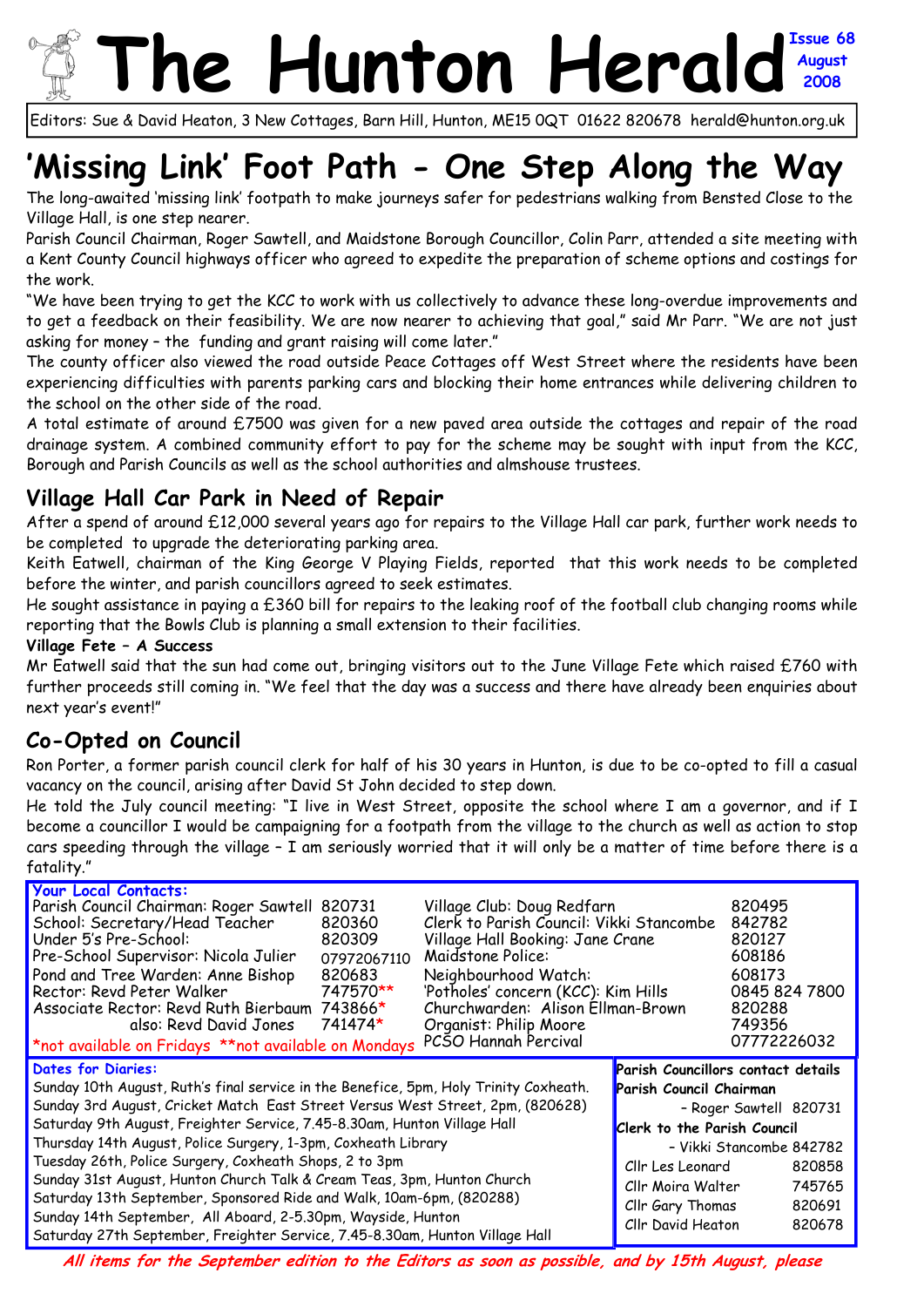#### **Hi All,**

#### **National Health Service Diamond Jubilee**

July saw two significant events. One nationally and the other locally. On July 4<sup>th</sup> the National Health Service reached its Diamond Jubilee and later in the month we marked the tenth anniversary of the death of three paramedics who died in the Air Ambulance crash on July 26<sup>th</sup>. Both these events, I believe, focus our attention on those who provide us with emergency and 365/24/7 care throughout our lives, and the gratitude we owe to the men and women of the NHS.

Which one of us gathered here hasn't had some experience of the National Health Service? I can tell you that the pressures within our NHS are always great. We expect, and rightly so, to be treated according to need, yet money is limited, resources stretched and medical staff overworked.

I am a volunteer chaplain at Maidstone Hospital and was working before, during and after last year's report on the many patients who died of hospital borne infection. I believe that throughout the problems the levels of commitment and professionalism from all staff was high and patient care the best that medical staff could provide. That is not to say that things were right! However, imagine yourself working in a hospital at the centre of national media attention and people in the community losing trust in their local hospital. Remember also that this media attention came at a time when consultation was taking place about reorganising services between Maidstone and Tunbridge Wells and feelings were running high. To work in such an environment, when all around you is the constant negative publicity, a demoralising experience for all. The criticism hurts even if the truth was sometimes misdirected. It was to the credit of staff, that patients in the hospital being treated found the care they received at odds with the publicity. Chaplaincy played its part in supporting staff and reassuring patients at a time when paid Chaplaincy in the Trust was at an all time low and volunteers were doing the service. Since then the paid Chaplaincy is almost back to full strength. At the centre of the NHS are people and people trying to do their best.

The NHS always seems to be undergoing review and re-organisation. Within the NHS Ambulance Trust the Kent merger with the counties of Sussex and Surrey brought with it a sense of uncertainty of direction as the change has taken place over a very short period of time. The merger is bedding in and only time will tell if the obvious advantages of size results in better patient care. The demands on the NHS Ambulance Service have changed since the chaplaincy service started some ten years ago. No longer is the aim to transfer the patient to the nearest hospital for treatment as quickly as possible. Treatment is now provided at the scene by highly trained paramedics equipped with the latest drugs and equipment and only when the patient is stable is the move to hospital considered. The air ambulance can transfer very sick patients needing specialist treatment right into the heart of London within minutes from anywhere in the region. The Service is changing and the demands are increasing on all staff (from those in the Control Centres to the crews on the road), to meet strict time constraints as well as providing the public with the best health care available. Chaplaincy to this service is changing, crews are no longer in the station but on the road during their 12-hour shift, so chaplains are increasingly going with the crew in the ambulance during their shift.

The NHS doesn't always live up to our expectations. Improvements in drugs and equipment are costly, the rapid changes in treatments, the shorter stays in hospital, and training costs, all place a strain on budgets and yet at the heart of the NHS are people demonstrating their professional skills, giving of themselves in time and energy well above the call of duty and for what they are paid to do. And this is often in a climate of criticism and expectation that is misplaced and unfair.

This is our NHS Health Service today. Composed of men and women dedicated as they have always been to providing the public, us, with a service that is the best. Pray for those who serve us so well. 2001 David

### **Out and Out**

#### **Keeping the Colour.**

After a sumptuous June in the garden things can start to tail off into August so it is good to have included some plants in the garden which will keep the colour going and inject some glamour into your scheme.

Dahlias are once more fashionable coming in a range of colours and flower shape to suit most gardens. The Bishop of Llandaff is still a favourite of mine but dark maroon 'Rip City' and 'Arabian Nights' are temping and apricot/ orange 'David Howard' has much to offer. Dahlias do need lifting and frost free storage over winter but the effort is worth the reward.

Much less trouble and a good companion for Dahlias are Asters. Aster Frikartii 'Monch' has a large mauve flower with a sunny yellow centre which would contrast well with the red Dahlias mentioned above. Aster 'Little Carlow' is also mauve but with an absolute cloud of much smaller flowers a good foil for the flowers of Dahlia 'David Howard'.

Ornamental Grasses are really coming into their own at this time and Penstemons and Phlox will usually keep flowering into September. Pots of Agapanthus would be good, and now I'm convinced that August is going to be almost a good as June! Christine McSweeney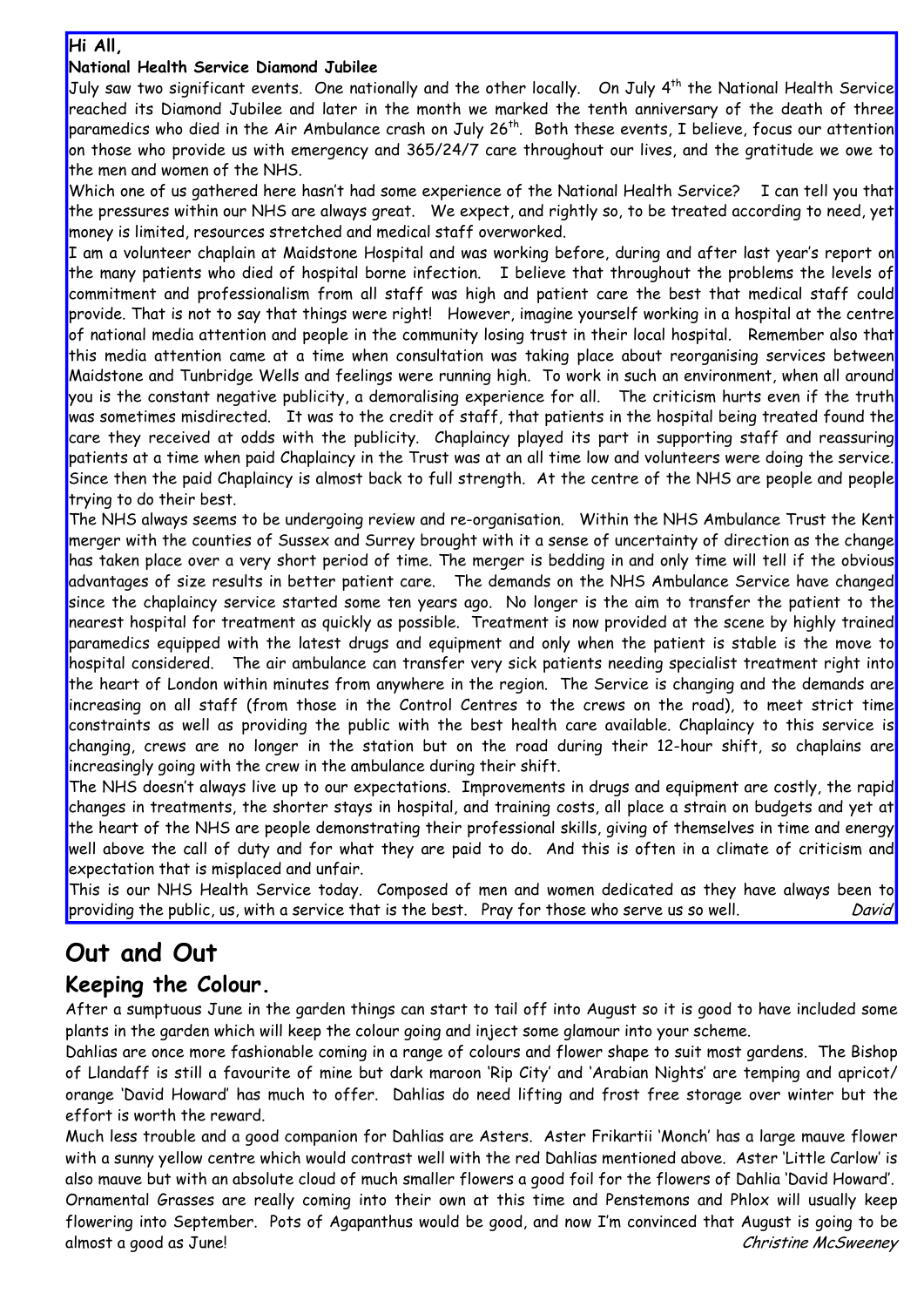# **Hunton Club Book Group Review for June 2008**

### **'The Post-Birthday World' by Lionel Shriver**

Irina, the central character, is living in London in the 1990s with her partner Lawrence in a long-term and hitherto fairly contented relationship. At the end of the first chapter Irina is alarmingly drawn to kissing Ramsey, a flamboyant snooker player, after they celebrate his birthday together in a restaurant. Thereafter the narrative splits into two parallel universes: the one in which she succumbed to temptation and kissed him and the one in which she remained faithful to Lawrence and demurred. After a single first chapter there are two Chapter 2s, two Chapter 3s and so on, until the final chapter concludes both stories at once. The author explores the implications, both professional and personal, of Irina's decision.

The group was divided between the majority who found it not to their taste and a sizeable minority who found it compelling reading. This is reflected in our scores which varied from 1 to 8 out of 10, giving an average score of five.

Our book for July is "An Absolute Scandal" by Penny Vincenzi. The Common Control of the Scandal Piona Newman

### **Grateful Thanks**

David Jones and family would like to thank everyone for their kindness and support following the death of his wife, Anne, in July. Donations amounting to over £1200.00 were given for research work into Scleroderma and Pulmonary Hypertension (the two major illnesses that Anne had) at the Royal Free Hospital.

### **Kent Free Trees Scheme**

The Scheme organised by Kent County Council offers up to 25 trees completely free of charge. All the trees are species native to the area. All you need to do is collect the trees from a designated collection point, plant them yourself and care for them as they grow. The trees that are available are Alder, Beech, Birch, Hawthorn, Hazel, Holly, Hornbeam, Oak Sessile, Mountain Ash or Sandy Soil hedge.

The closing date for applications to be returned is 31st October, so if you are interested do not delay, call 08458 247 600 to obtain an application booklet that gives all the information you need to claim your free trees.

# **School News**

#### **Summer Production**

The whole school took part in the end of term production of Grease as pink ladies and T-birds, doing two excellent performances to family and friends, all the children thoroughly enjoyed singing and dancing to the songs.

#### **River project**

During term 4, Year 5 pupils undertook a project with a number of Kent schools where they studied the local rivers including the Medway**.**

#### **Leavers' Service**

At the end of another school year the school had a leavers' church service at St Mary's Church on Wednesday 23rd July at 9.00am.

#### **Summer picnic and rounders**

As a launch to the school fundraising for the new classroom, the school is hoping to have a family fun afternoon where there is a chance to play rounders and enjoy each others' company with a barbeque. It has been decided to hold this when they return in September when hopefully the weather will be better by then!!

### **Rough Justice**

The descendant of a Hunton resident contacted the church Warden with the story of his ancestor.

One Stephen Nash born in 1801 was transported to New South Wales, in Australia, following his conviction for stealing a sheep and a door in 1827.

He actually got off quite lightly as in 1827 stealing a sheep was still a capital offence; one of about 200 offences that carried the death penalty until Peel's reforms of the 1830's. Fortunately most felons had their sentences commuted to transportation normally for seven years or life. Unfortunately he left behind a wife and two children in Hunton and we do not know whether he ever returned. The control of the control of the part of the David Heaton

# **All Aboard – for Tea and Trains!**

Sunday 14th September 2008 2.00pm to 5.00pm At Wayside, Hunton. Tickets in advance: Adults £10, Children £6 or Family Ticket for 2 Adults & 2 Children for £30. Included in the ticket price as many train rides as you like and have a delicious afternoon tea or juice, bring chairs or picnic rugs

By kind permission of Sue and Lawrence Martin. Tickets from: Sue Martin 01622 746125. All Proceeds to Friends of St Mary's Church, Hunton.